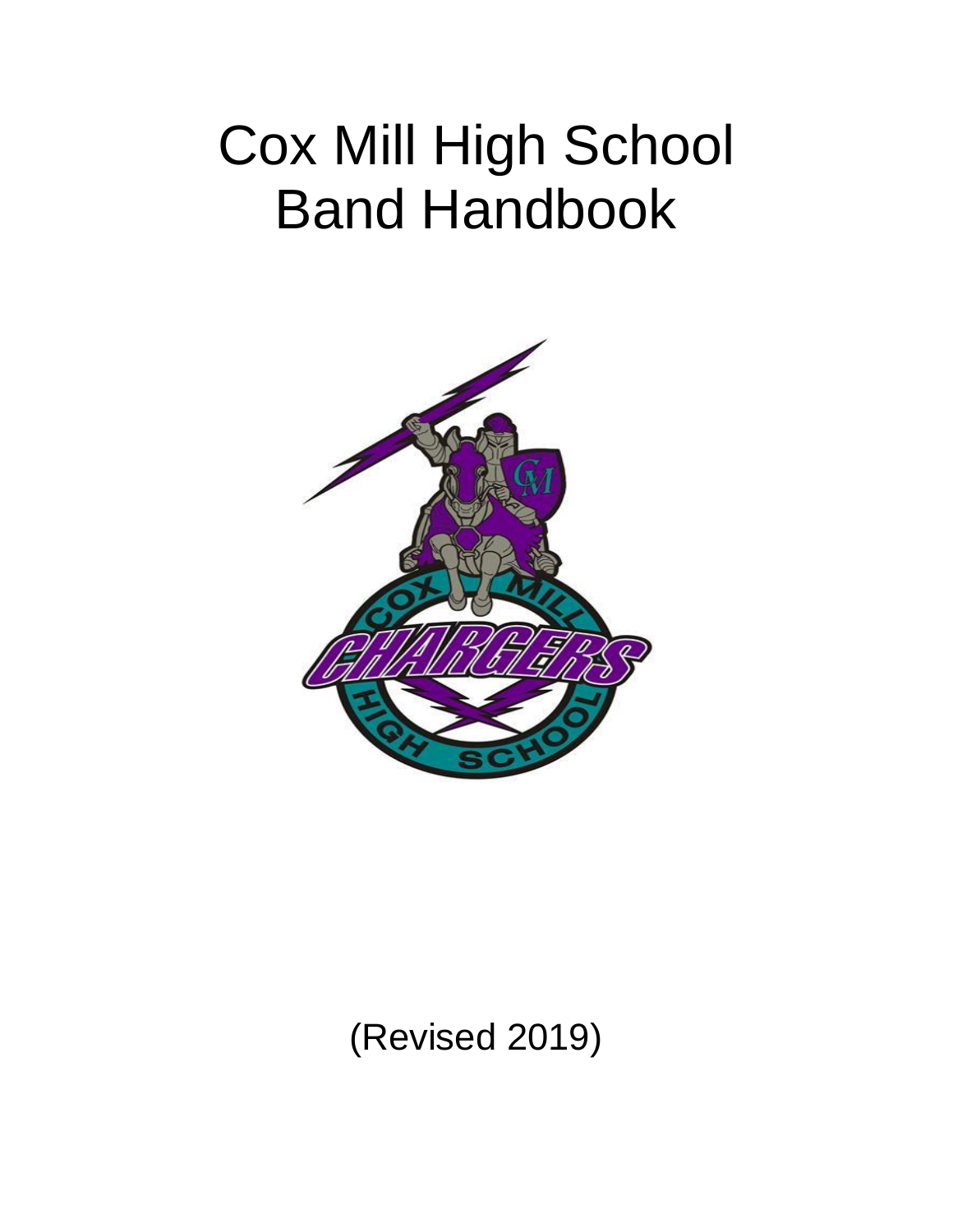#### To Cox Mill Students and Parents:

Welcome to the band, one of the most exciting high school experiences in which you can be a part of! Now, more than ever, we have information to justify why we participate in this demanding, yet rewarding, activity. Experts have concluded that the study of music helps with spatial reasoning, test taking, and overall quality of life! Factor in social skills, emotional development, leadership training, group interaction, aesthetic perception, musicmaking, and the discipline of being in a band program, and I don't know why anyone would not want to be involved in an excellent band program like the one at Cox Mill High School. The ultimate goal is lifelong understanding and appreciation for high-quality music education!

**Everyone** should read the information in the handbook, even veteran students. Some of the information will change from year to year, so make sure you're informed. For those new to the program, this is the "band bible," which keeps us running smoothly and efficiently. Most questions can be answered by consulting *the handbook*, and policies will be adjusted from year to year as the need arises to clarify issues within the program. It is my hope that the information contained in this handbook will both inform and inspire! The advocacy article "How Parents Can Help" is designed to give guidance to parents; read it carefully to gain important insights. Students need to know we think that what they do is important. You will quickly find that band is truly a family in and of itself.

This past year was full of successes by the Cox Mill students. In all areas of the program, there was growth and indications that the program is only going to continue to do great things! As of this writing, we are looking ahead to some wonderful opportunities for the coming year.

*Football Games, Pep Rallies, Competitions, Parades, All County Band, All District Band, All State Band, MPA Festival, Solo and Ensemble, and our local concerts.*

This handbook is designed to answer any questions you might have concerning the program. Please read all of the information and sign the mutual consent form. I am honored to be your band director and am looking forward to a great year!

Adam C. Singer

Adam Singer, Director of Bands

#### **Mission Statement**

To provide a quality music experience, as well as an opportunity for students to learn and grow into an excellent person and leader.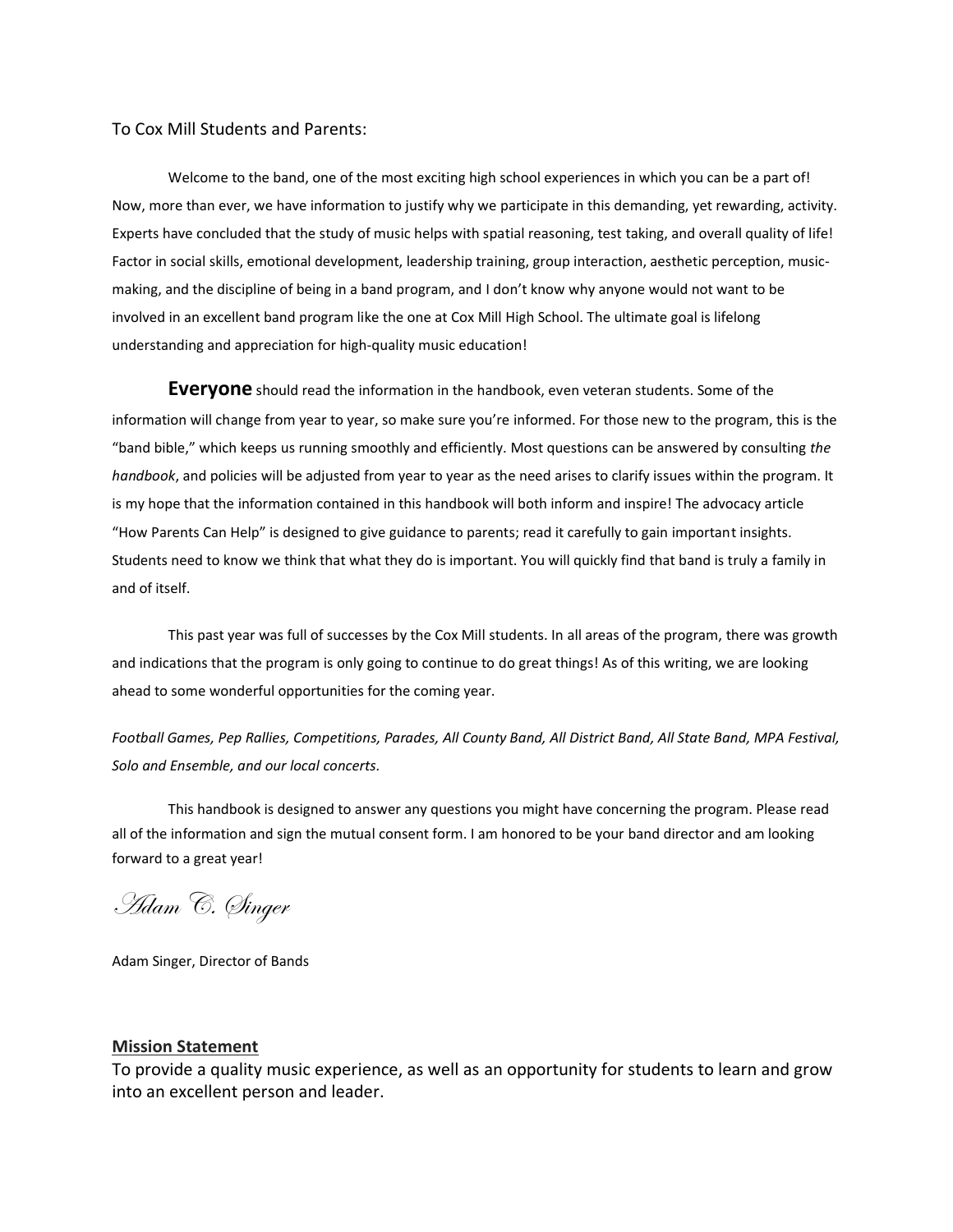## **Programs Offered**

**Spirit of Cox Mill-** Marching Band that meets during the summer and fall. This ensemble performs at places such as Friday Football games, Competitions, Parades, and local community events. The marching band purpose is to provide support for all of our athletics and to provide incomparable school spirit, while performing at the highest degree possible.

**Concert Band, Symphonic Band, Wind Ensemble-** Meet during the school day, CB-2<sup>nd</sup>, SB-3<sup>rd</sup>, WE-1st. The bands perform at local events and concerts. The bands perform four concerts a year, including Music Performance Adjudication. CB will usually perform literature from grades 3-4, SB from grades 4-5, WE from grades 5-6.

**Jazz Ensemble-** Meets after school during the spring. Jazz Ensemble is our go to extra-curricular community ensemble. The Jazz ensemble will perform at many different events out in the community such as dinner parties, auctions, fundraisers and dances. The band will also perform a concert in the spring.

**Chamber Ensembles-** Groups such as trios, quintets, and small ensembles. These groups are student led and provide and excellent opportunity for students to work together towards a goal that they set. Chamber Ensembles can perform out in the community in churches, family gatherings, and for festivals. Students may choose to perform at Solo and Ensemble MPA.

**Percussion Ensemble-** The Percussion Ensemble will be led by the percussion instructors. They will meet after school during the spring semester. This ensemble performs high energy, entertaining percussion arrangements for the local community

The **GOAL** for our program is to be the best **WE** possibly can be. We do not focus on the things that we cannot control, but focus on the things we can. Musicianship, passion, discipline, rehearsal etiquette, leadership, and attitude are things that we can control. We are always looking to be better and are growing to be the best we can be.

# **Be YOUR best today.**

"Success is peace of mind which is a direct result of self-satisfaction in knowing you did your best to become the best you are capable of becoming."

-Teacher/Coach John Wooden

# **After School Attendance Policy**

The only excusable absences are pre-arranged\* school conflicts and those that would be excused by the school for regular attendance records, i.e. illness, death in the family, or religious holiday. \*Individual needs will be addressed as they occur. This system is subject to modification by the director.

#### **Absences**

Attendance is required at all events, unless specified by the Director or Staff. Students must understand their presence is crucial at every practice and performance. The band relies on each and every student to be present to be as successful as possible. We cannot be our best when we are not present. Students should use the calendar to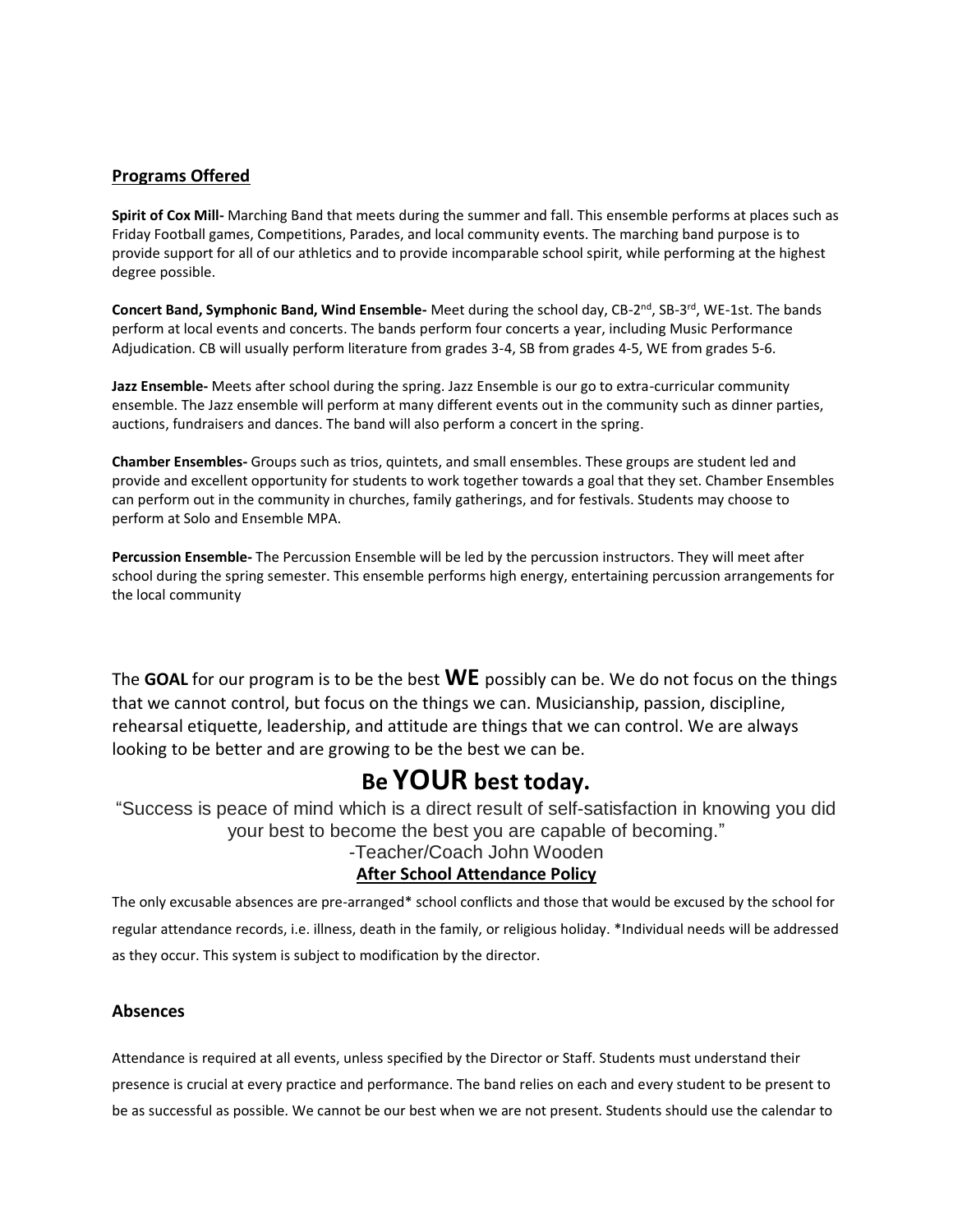make sure there are no conflicts that will cause them to miss a performance.

For ALL band related absences, the following procedures must be followed by the student and parent:

- 1. Director must be notified in two weeks in advanced.
- 2. For illness, a doctor's excuse must be submitted in order to be excused.
- 3. Although cleared by the school office, absences from a band activity that same day must be cleared with the director as well.
- 4. Detention, Clubs, Make-up Test or Homework is not a valid excuse to miss rehearsal.
- 5. Un-excused absences may result in losing privileges, a grade deduction, probation from performances, or dismissal from the program.
- 6. In extreme cases, a phone message may be left on the band answering machine, with a follow-up personal call. 704-260-6617

# **Scheduling**

Please do not schedule work, doctors' appointments, drivers' education, family gatherings, and vacations when your student is required to be at a rehearsal or performance. Be mindful that your student plays a huge roll in our band program and we need them to be present at all rehearsal and performances.

# **Student Behavior Policy**

Students are consistently reminded they are representing Cox Mill High School and our band program at all times. This includes out in public. A shirt with the bands or schools' logo on it is just as effective as the uniform you wear. Great behavior leaves a wonderful impression on others in the community. Due to the many appearances, a band member makes in public, they are a direct representation of the school and our program. It is expected and requested that each student act like professional at all times. Polite and courteous behavior such as "Yes Sir, No Sir, Yes ma'am, No ma'am", holding the door open for someone, picking up trash, and having a positive attitude is not only encouraged, but it is required of our band staff and students. Cursing is prohibited from our band program. We are smarter and are more professional than to use harsh language. All band members are obligated to note any act of misconduct and call it to the attention of the person involved immediately. If it becomes necessary to correct the same individual a second time, the director should be notified. Misconduct may result in losing privileges, a grade deduction, probation from performances, or dismissal from the program.

# **Discipline Policy**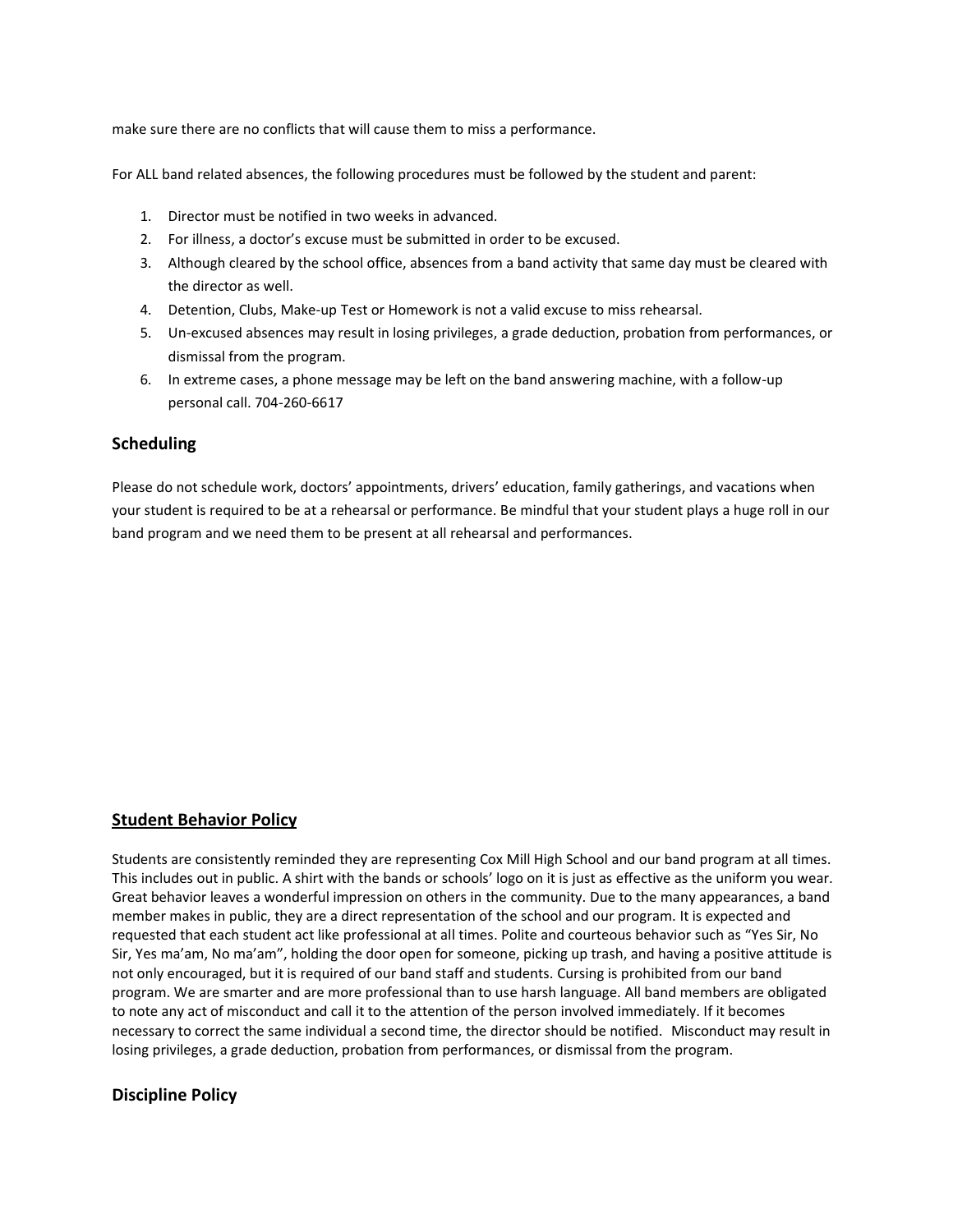All discipline problems will be recorded in a "Discipline Log" that will be kept in the Band Office. All records will be kept on file through the entire year. Once an incident has been logged, it cannot be worked off or removed until the end of the year. It is the sincere hope of the director that we will never have to proceed past the first level offense. Depending on the severity of the offense, any of the levels may be skipped to match the appropriate discipline.

FIRST OFFENSE Verbal Warning SECOND OFFENSE 30 Minute detention/Parent Contact THIRD OFFENSE 60 Minute detention/Parent, Student, Teacher Conference FOURTH OFFENSE **Administrator Conference and removal from the band program.** 

# **Duties of a Band Member**

- Be on time to all rehearsals and performances. EARLY IS ON TIME ON TIME IS LATE.
- Upon entering the rehearsal setting, acquire your instrument and go directly to your seat.
- When the director or staff member steps on the podium or asks for your attention, all talking should cease.
- Come to rehearsal with a GREAT ATTITUDE.
- There is no excess playing (i.e. horsing around on the instrument); only positive growth.
- Improve on a daily basis and establish a good practice routine.
- At the end of rehearsal, put all materials in their proper place.
- Maintain a strong academic standing in all course work.
- Become responsible for and assume responsibility for your own actions. Be the first to admit you are wrong and that you will fix it.
- Have a proper respect for yourself and those around you.
- Have and achieve high musical expectations.
- Always hold yourself and the band to a high standard.

# **A Band Members responsibility to:**

The School- Cabarrus County Schools and Cox Mill High School provide us with the excellent resources we need. It is the bands responsibility to take care of, respect, and honor our school and school system. We cannot accomplish anything without their support!

The Music- Music has always been a part of our culture. We must take what we have and use it for the betterment of ourselves and society. No one expects virtuoso musicians, only strong efforts! The great composer Gustav Holst once said, *"Only 10% of a piece of music is on the printed page. We as musicians have the responsibility of creating and producing the other 90%."* The joy of music is not in everything that is apparent. It must be discovered and created.

One another- A band is defined as a group of people that work together to accomplish a common goal. We must always do what is best for the betterment of our band program. There can be no selfish acts solely for the benefit of the individual, but for all. Respect each other. If there are conflicts, find a way to resolve them. No one wins an argument. We are all here for the same purpose, to live a happy and successful life.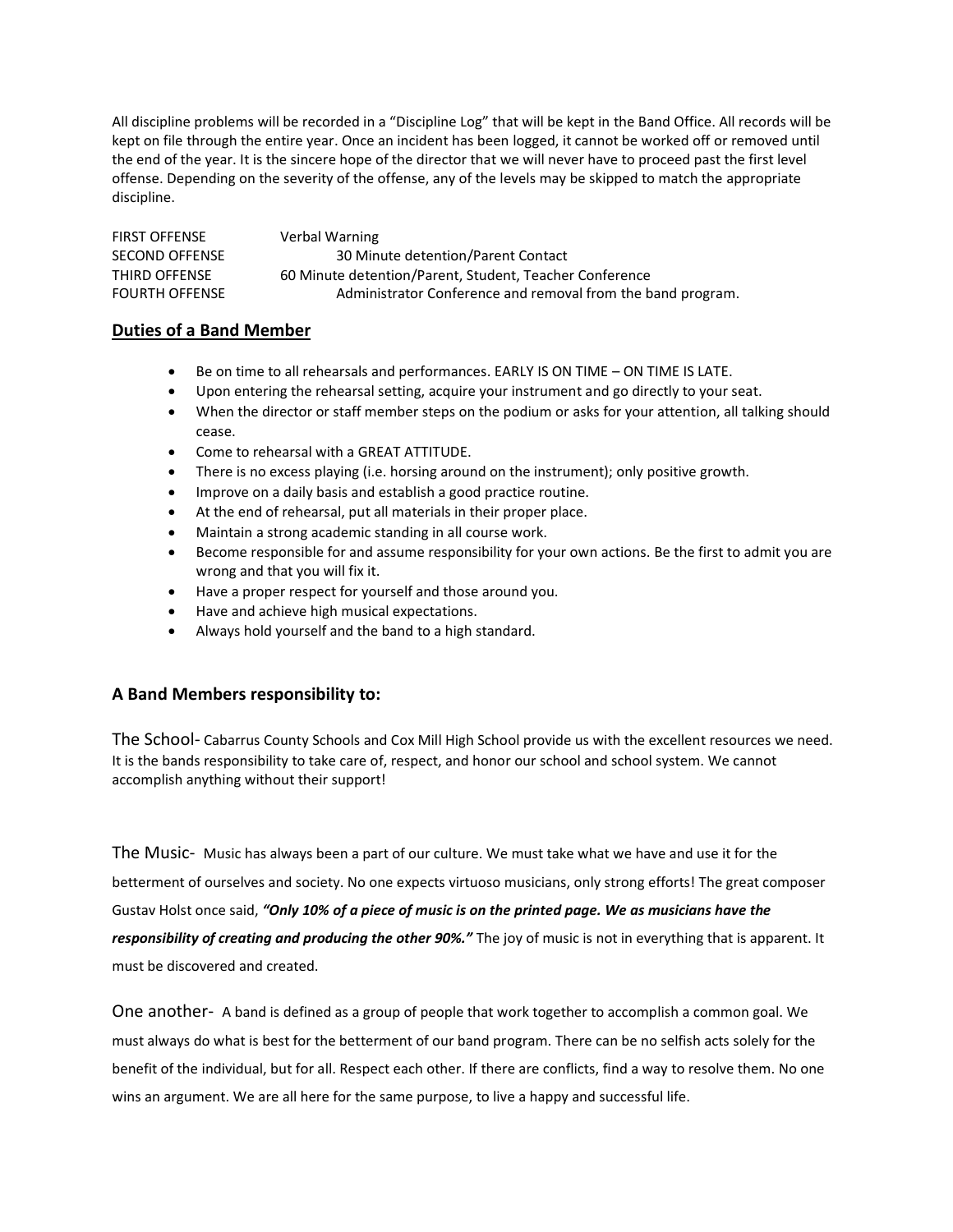# **Student Leadership Team**

The student leadership consist of multiple different opportunities for your student to become involved in the working process of the band. The band is the biggest organization in the school and it takes a team to make it work efficiently. All leadership positions in the band program are interviewed positions. Interviews will happen in the Spring. Each of these positions are to last one school year. If the student does not uphold the qualities of an exceptional leader, then they may be removed by the band director. One person may hold more than one position per term.

# **Marching Band Positions**

- Drum Major
- Field Commander
- Section Leaders (Woodwind, Brass, Percussion, Guard) –(Interviewed)
- Uniform Team
- Band Librarians
- Secretary
- Social Committee
- Field Team
- Physical Trainer
- Clean Up Crew

# **Rules and Policies**

#### **General**

- No food, drink, or gum is allowed in the band room unless SPECIFICALLY permitted by the director. (Only water)
- The band room and other C. M. H. S. facilities must be kept clean and orderly. We are fortunate to have such great facilities and we should treat them accordingly.
- No Public Displays of Affection are permitted on school grounds or on school trips. The only permitted PDA is holding hands unless otherwise stated in the school handbook.
- Be respectful of other people's possessions as well as their personal space. There is no reason for physical contact of any kind.
- Cursing is prohibited from our band program.
- NEVER TALK WHILE AN INSTRUCTOR IS TALKING OR TEACHING.
- Be ready to begin rehearsal ON TIME.

# **Bus Policies**

- There should be at least 2 adult chaperones per bus.
- Only band students, school personnel, and chaperones are allowed to ride the bus.
- Students will return on the same bus they go on. No Switching around.
- Students will meet in the band room and be dismissed by class, Seniors go first.
- Students may return home with a parent if they have arranged to do so. A parental note is required, and needs to be given to his/her bus chaperone.
- Bus seating will be gender appropriate **after dark** on all trips.
- Students should stay in their seats while the bus is in motion.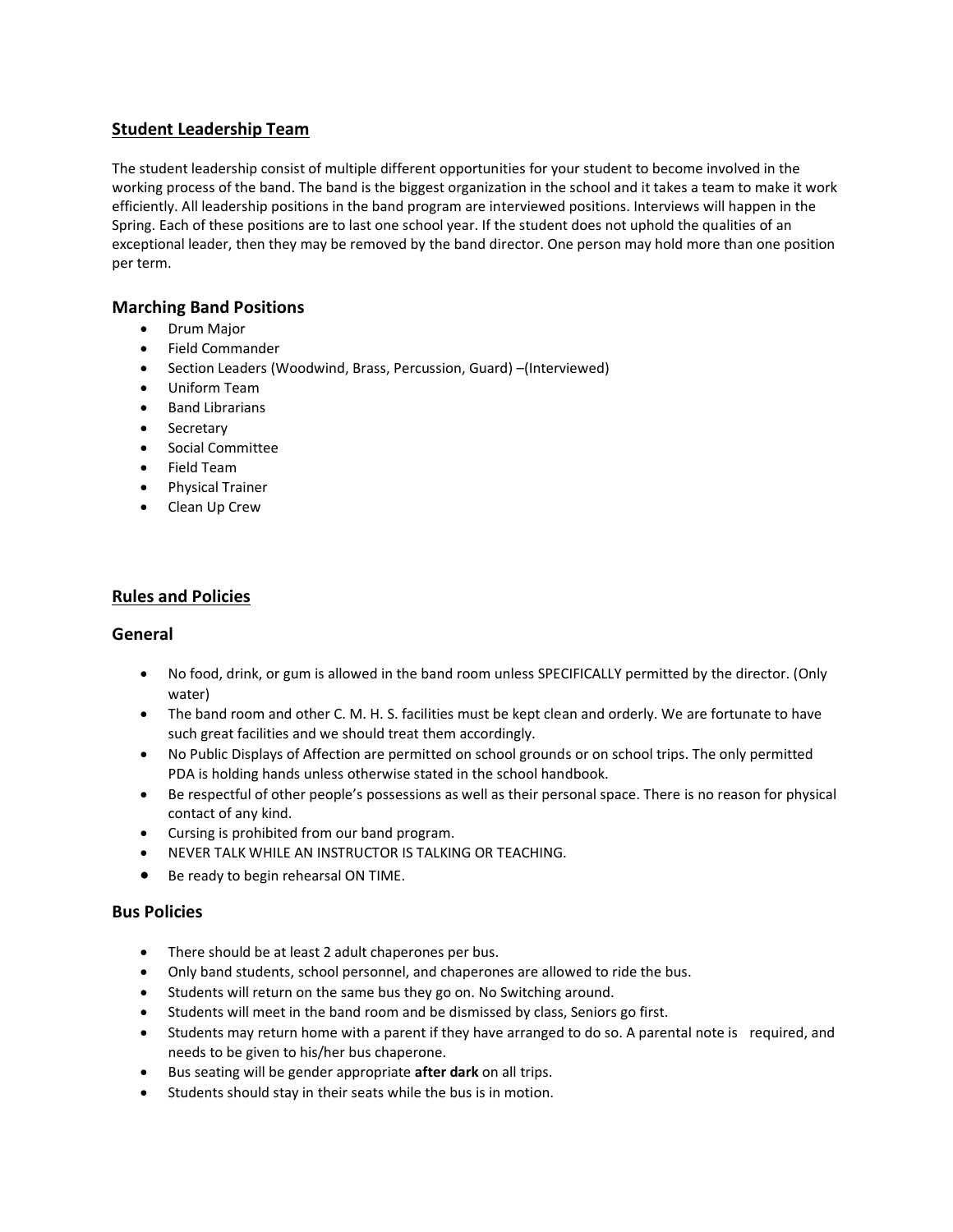- Loud, boisterous, or indecent behavior will not be tolerated.
- There is to be no smoking, drugs, alcoholic beverages, or weapons of any kind on band trips. This is School Board Policy and violators will be turned over to the school administration.
- No windows or doors (especially back doors) should be opened or closed without the permission of the bus driver. Also, as per school policy, nothing will be thrown out of the windows at any time.
- Upon arrival at a destination, students are to stay seated until given permission from the director or head chaperone.
- School Dress Code must be met at all times. Including trips, rehearsal, and performances.
- Students use of electronic devices most adhere to all CCS rules and regulations.
- **Always** be courteous!

#### **Procedures in uniform**

- At no time will a student appear in public in partial uniform (unless instructed by director).
- No other hats than the one provided are to be worn with the uniform.
- Never run in uniform unless approved in performance.
- It is your responsibility to take good care of the uniform.
- You are financially responsible for lost or damaged parts. (socks, gloves, gauntlets)
- Studded earrings are the only permitted jewelry in uniform.
- Make-up is not allowed in uniform. (It rubs off on the collar and stains uniform)
- Shoes are to be kept in good shape and clean.
- Long hair is to be tied in a neat pony tail and placed behind hat.
- Athletic shorts **MUST** be worn under the pants since it is sometimes necessary to change on the buses.
- Cell phones are NOT a part of the uniform and are strictly prohibited.

# **Marching Band Uniform Inspection**

Prior to performances, all band members will participate in inspection. Any member that does not pass the inspection will not be allowed to participate in the performance until the problems are corrected. It is the band member's responsibility to make sure everything is in order for inspection.

The following will be checked during inspection:

- Members have all necessary pieces to the designated uniform
- Shoes are cleaned and polished
- Hair is worn correctly; Women: Hair neatly brushed and pulled back away from face (ex: ponytail) Men: Hair neatly combed or brushed. Hair does not touch collar of jacket or hang out of the hat.
- Members will be checked for jewelry
- Clean and properly working instruments
- Stands music (for football games) and music for indoor concerts

Inspection will take place in the band room or at designated location at contest. The band officers will be responsible for running the inspection. This process should take no more than 20 minutes. Band members will remain silent and stand at parade rest for the duration.

#### **Cox Mill Concert Attire:**

Concert Attire Forms will be sent home with student who need to order concert attire. Checks to pay for concert attire need to be made out to "Charger Bands"

Male- \$45 Dress Pants, Black Shoes (Student provides shoes) White Tux Shirt, Black Bow-Tie, Black Cummerbund Female- \$60 "Concerto Dress" floor length black dress, Black flats or heels (student provides shoes)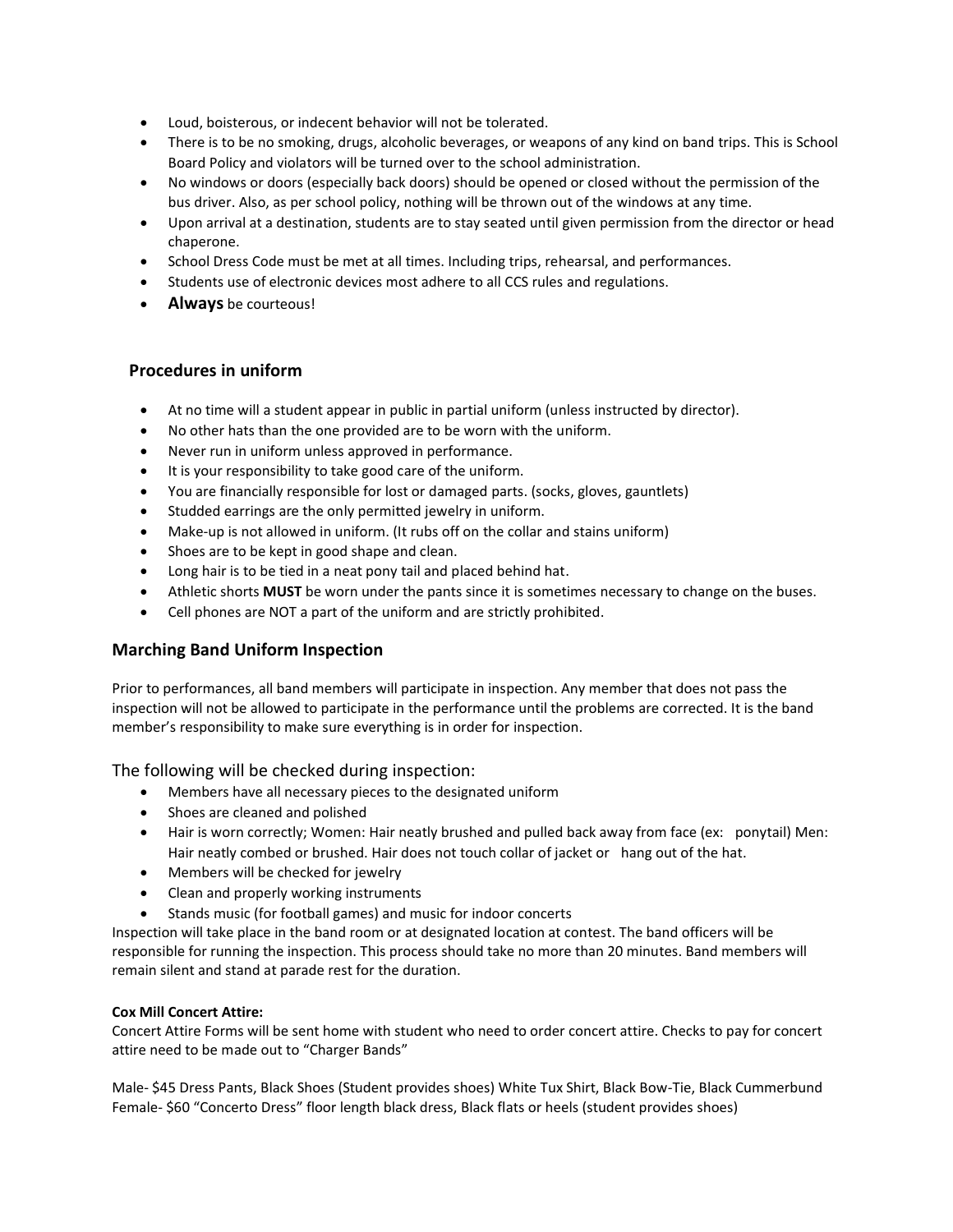# **Hotel Guidelines**

- Parents and students will be responsible for paying for any incurred charges, including lost room keys.
- Rooms are to be locked at all times
- Hotel rooms will be taped at night
- There will be no one of the opposite sex in your room unless accompanied by a chaperone.
- Playing instruments in hotel room is prohibited.
- No one is to leave the hotel alone and without permission from Director. Any student found leaving the premises without permission will be dealt with by the CMHS Administration upon arrival to CMHS.
- Band members are expected to be at the right place, at the right time, ready to go.
- Chaperones will come to your room each evening to give you information about the next day.

# **Classroom Procedures and Classroom Information**

- You must be in the band room when the bell rings: a downbeat will be given 2 minutes after the bell. During the 2 minutes before-hand you should move to your seat; obtain music, a music stand, and a pencil; and begin warming up for the day's rehearsal. Make sure you have extra reeds. Percussionists should set up all equipment and music during the warm-up.
- Lesson Plan will be posted on the TV each day. Please review and get all necessary materials out and ready.
- Announcements will be made at the beginning or end of class.
- Talking will not be tolerated during a rehearsal
- The purpose of rehearsal is for you to learn the parts of others and how they relate to yours, not to learn your individual music!
- If you must leave your seat for any reason, please ask. Restroom breaks will be taken between classes unless it is an emergency.
- In your individual warm-up, it is important to practice long tones, lip slurs, and scales. Horse play on your instrument will not be tolerated. (i.e unproductive high notes, playing with bad tone, playing extremely loud.)

# **Materials Needed for Class**

- Each student should have the following items in class every day:
- a sharpened pencil
- instrument (sticks, mallets)
- music and binder
- at least 3 reeds (clarinets and saxophones)
- at least 3 reeds (oboe and bassoons) and water canisters for soaking
- Proper method book for specific ensemble

#### **Band for Honors Credit (Fall)**

• Successfully perform by memory all scales and arpeggios listed on either the 9-10 or 11-12 scale sheet depending on a student's grade level.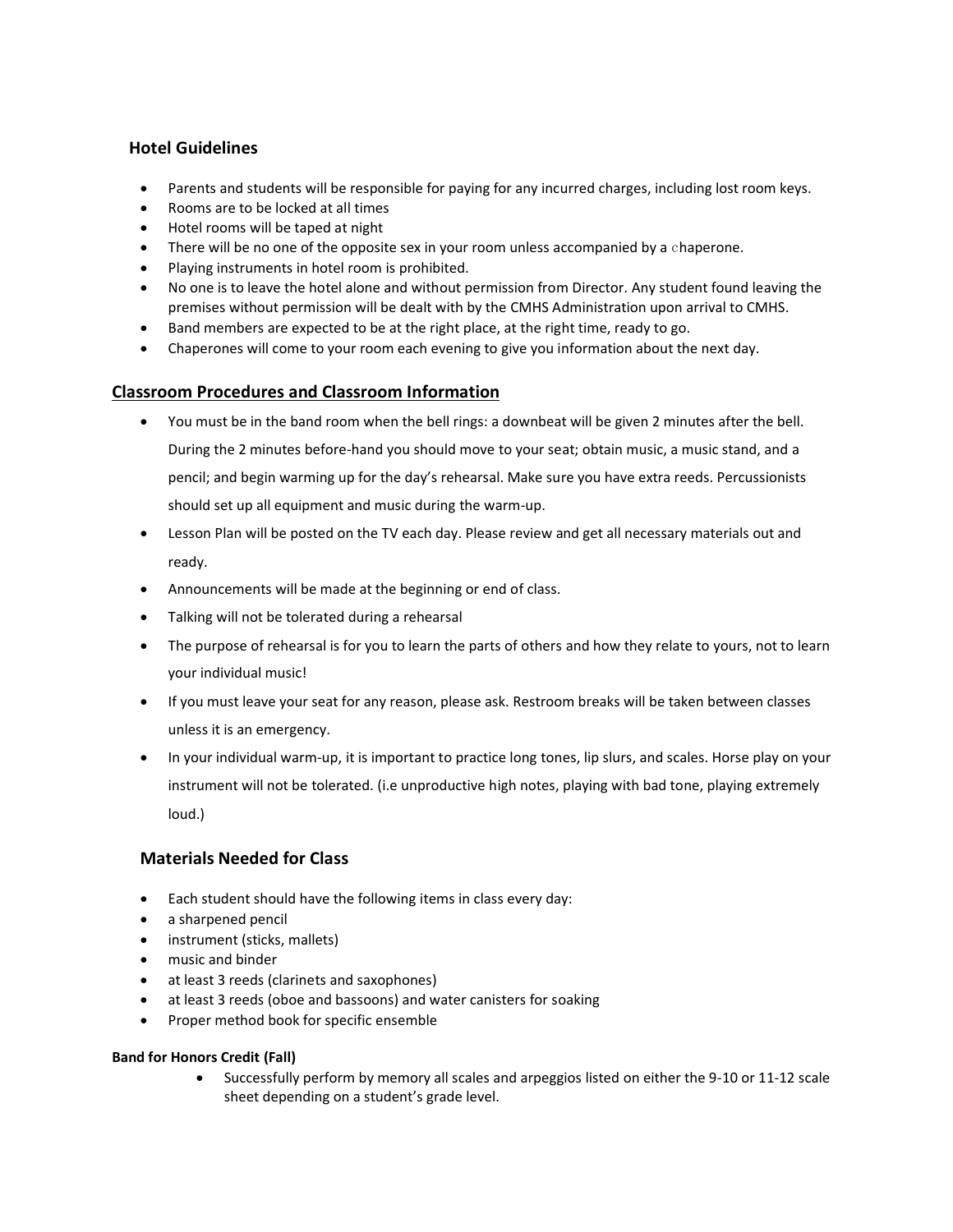• Perform All-District Prepared Piece for Mr. Singer

#### **(Spring)**

- Perform a Solo or Ensemble Piece In-Front of class
- Write a 1 page reflection on preparation and performance of Solo/Ensemble Piece

#### **Performing a secondary instrument** – (With approval)

- Be registered for band in the fall and spring on your primary instrument.
- Approval form complete from Mr. Singer
- Register for a semester of concert band in addition to the two other upper level classes. (This would mean being registered for 3 sections of band for the entire year.)

#### **CMHS Performance Policy**

Respect is the cornerstone of all our interactions and behaviors. We acknowledge the dignity and worth of one another, and strive never to diminish another's efforts by our conduct or our attitudes.

Everyone has the right to feel physically and emotionally safe at school and especially in this classroom.

I am aware that if I engage in any of the actions or behaviors that constitute bullying, I will be removed from performance/group activities. I will also be subjected to further school discipline for bullying. I will respect the rights of other people and act appropriately towards them and their efforts to grow as a performer.

#### **Late Work/Performance Grade**

Late work will be accepted five days after the assignment was due, at a 10 percent loss of points per each day it is late. Students may turn in work after the fifth day, but will only receive at max, half credit for the assignment. Students may turn in late work until two days before the end of a nine week grading period. After that date, grades are submitted and any late work cannot be turned in.

Students will be performing for part of their grade in class. If a student refuses to perform, then they will receive a zero. All students need to be prepared to perform on the due date. There is no late work for a performance grade.

#### **Ensemble Chair Placement and Challenges**

At the beginning of each semester, students will audition for a chair placement. This will determine where a student sits as well as what part they will play. Mr. Singer will also mix up the parts from time to time so a student gets the opportunity to play multiple parts to develop their register and musicianship.

#### **Challenges**

A challenge is an opportunity for the students to "Challenge" the other student for a higher chair placement. Challenges will begin the week after auditions conclude. Mr. Singer will provide challenge cards. The challenge will consist of two scales and two passages from the students concert music. Student in lower chair will need to learn and prepare the higher chairs music for the challenge.

**Voice Recorders can be used as student playing test assessment tool.** Once a week, students will be sent to record a section of their music on the bands iPads or their phones. The student will then be graded based on their performance of the music. If the student misses school the day of the assigned playing assessment, they will make it up upon return to the classroom or in their own time.

# **Attendance, Tardy and Exam Policy:**

Please refer to the high school student handbook for a complete policy listing.

#### **Class room guidelines**:

- Food and drinks are prohibited in the band room. Only bottled water will be permitted.
- Please use restroom before or after class. In the case of an emergency, you will be allowed to exit to use the restroom.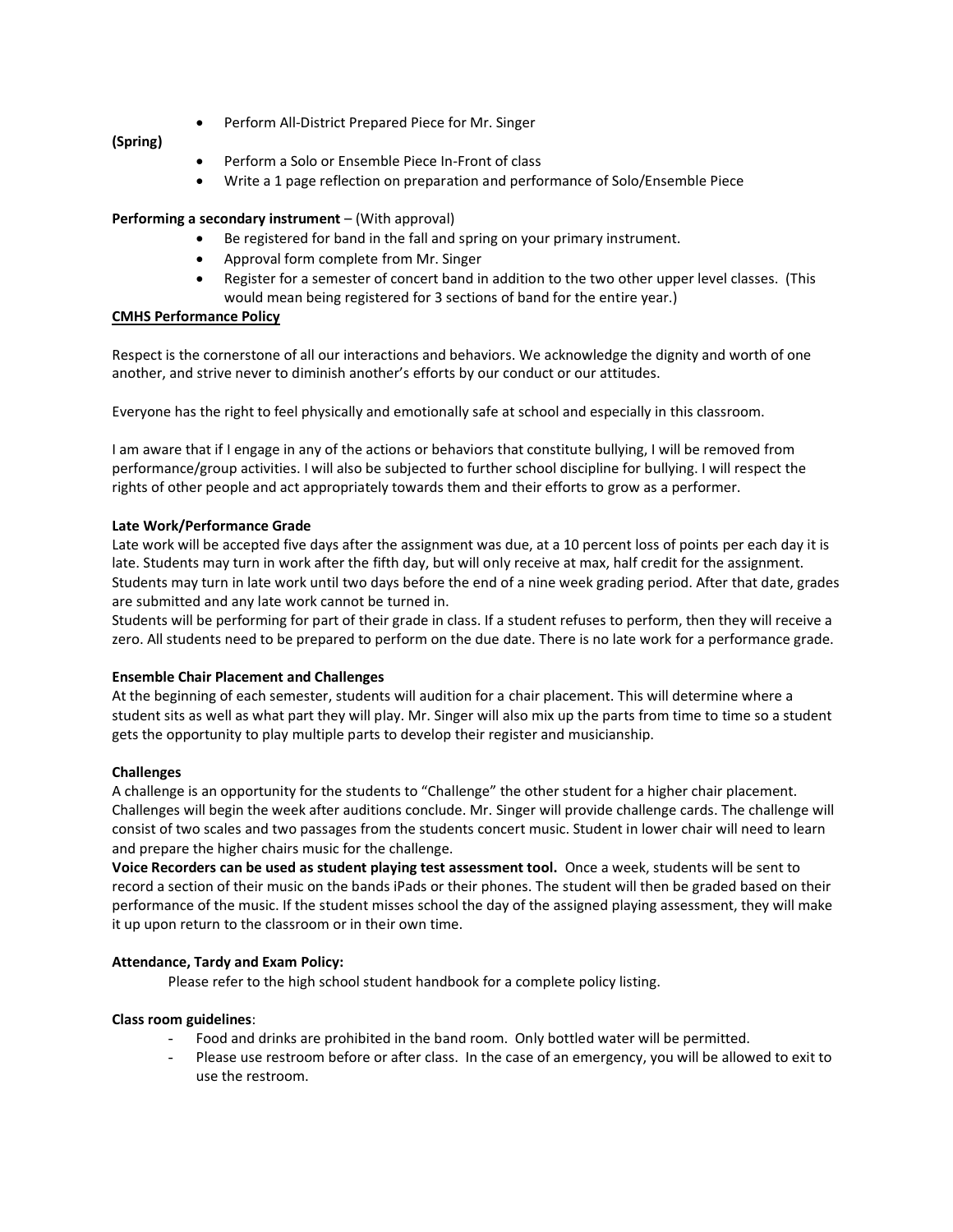Make-up work is the responsibility of the student. Please ask during the next class period for make-up work. After school help is available by appointment.

#### **School-Owned Instrument Policy**

Cabarrus County Schools Requires each student to submit a \$25 class instrument rental fee. This is required from each student that will be performing on a school owned instrument. Each student who uses a school-owned instrument is completely responsible for the care of the instrument. If an instrument damaged occurs, the student is responsible for the entire cost of the repair or replacement of instrument.

# **Band Room**

The use of the band facilities before, after, and during school is a privilege. Students who abuse the facility will be disciplined accordingly. Any abuse or damage will be considered vandalism. **No outside students are permitted in the band room** except for business with the director. There will be no horseplay in or around the band room. All percussion and guard equipment is off limits to anyone not specifically designated to use them. There will be no storing of personal items in the band room.

# **Practice Rooms/Sectional Room**

Practice rooms are to be used for practice or private instruction. Keep the room neat with the appropriate music stands in place. Please return the room back to original state after instruction has concluded.

# **Band Office**

The band office is a place of business and should be treated that way. If the door is shut, knock first. Many times we have meetings with staff, parents, and students that need to be kept confidential for personal and professional reasons. Telephone and computer are off limits unless given authority prior to use.

# **Equipment Needs**

#### PERCUSSION ACCESSORIES

Each percussionist should have the following materials:

- Pair of general snare sticks
- Pair of general timpani mallets or staccato mallets
- Pair of rubber xylophone mallets, Musser Blue or Musser Green
- Pair of yarn mallets, DS 16 or DS 18
- A stick bag

\*Percussionists play primarily on school owned instruments and should treat their stick bag as a growing collection to be protected and added to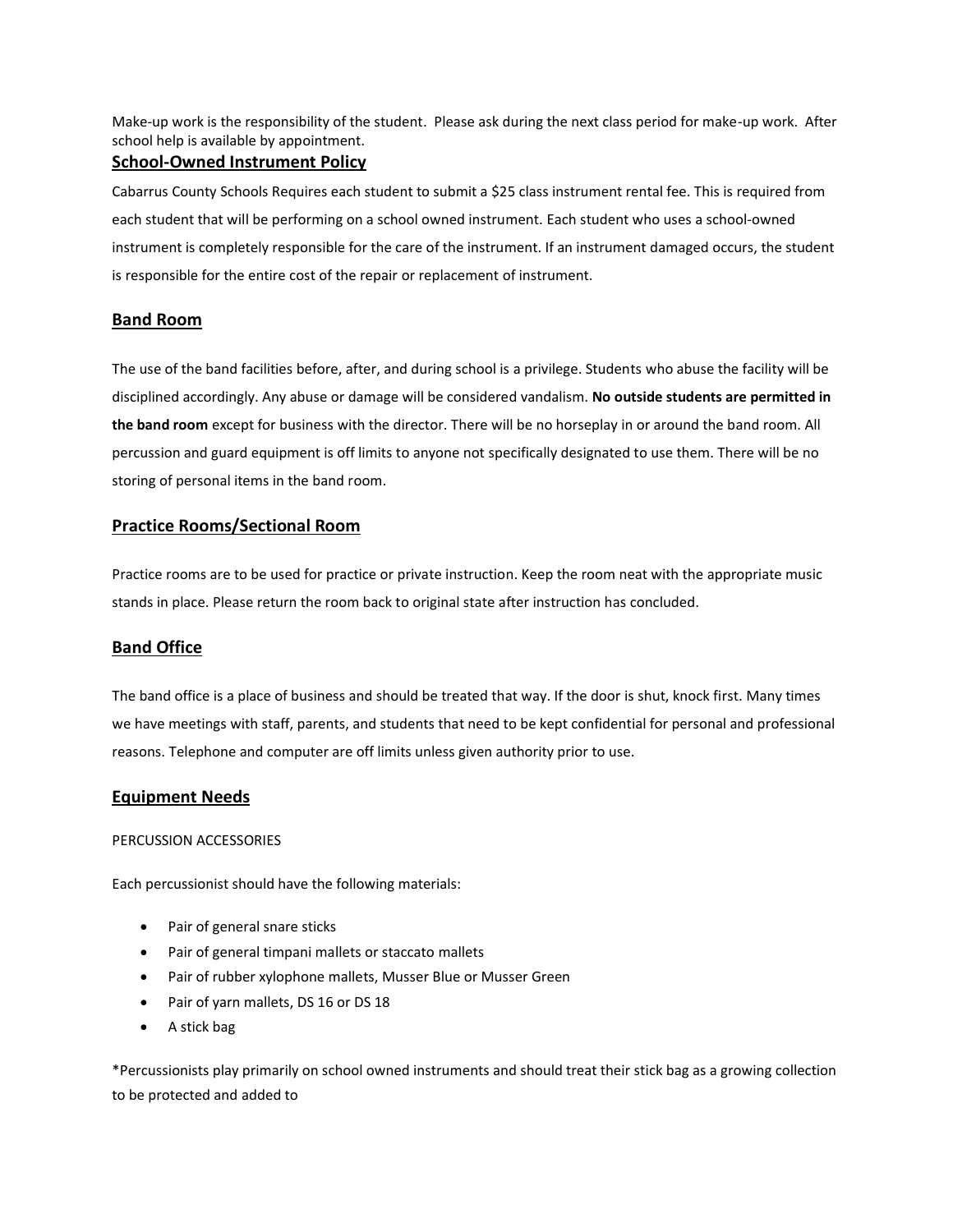# **Cox Mill Mouthpiece and Instrument Information**

#### **Step-Up Mouthpieces**

| Clarinet: Van Doren B40         |                                   |
|---------------------------------|-----------------------------------|
| <b>Bass Clarinet:</b>           | Vandoren B50                      |
|                                 | Alto Saxophone: Vandoren OPTITIUM |
|                                 | Tenor Saxophone: Vandoren V16     |
| Bari Saxophone: E. Rousseau JDX |                                   |
| Trumpet:                        | Bach 3C or 1 & 1/2C               |
| Horn:                           | Schilke 29 or 30                  |
| Mellophone:                     | Yamaha Standard Mellophone 14F4   |
| Baritone:                       | Yamaha L48 or Bach 5G             |
| Trombone:                       | Bach 5G or Schilke 51 D           |
| Tuba:                           | Hellenberg 120 S or Bach 18       |

# **\* All Woodwinds should have their own ligatures (Rovner or Vandoren Recommended)\* \*All Woodwinds needs to be on a 3 reed rotation HS Students should be playing on a (3 or a 3 1/2 size reed)\***

# **Step-Up Instruments**

| Piccolo:   | Yamaha YPC 62 |                                                |
|------------|---------------|------------------------------------------------|
| Flute:     |               | Yamaha 581 H                                   |
| Clarinet:  |               | Buffet R-13                                    |
| Oboe:      |               | Loree or Fox 400                               |
| Bassoon:   |               | Fox Renard 220 or 222                          |
|            |               | Alto Saxophone: Yamaha YAS-62III Professional  |
|            |               | Tenor Saxophone: Yamaha YTS-62III Professional |
|            |               | Bari Saxophone: Yamaha YBS-62III Professional  |
| Trumpet:   |               | Bach Stradivarius or Yamaha Xeno               |
| Horn:      |               | Conn 8D Double Horn                            |
| Trombone:  |               | Bach 42 BO (With F-Attachment)                 |
| Euphonium: |               | Yamaha YEP-642II Neo Series Compensating       |
| Tuba:      |               | St. Petersburg                                 |

# **Instruments Cox Mill has to check out:**

| Piccolo                                       | (Used in Marching and Concert) |
|-----------------------------------------------|--------------------------------|
| Oboe                                          |                                |
| <b>Bassoon</b>                                |                                |
| Tenor Saxophone                               | (Used in Marching and Concert) |
| Bari Saxophone (Used in Marching and Concert) |                                |
| Horn                                          |                                |
| Mellophone                                    | (Used in Marching Band)        |
| <b>Marching Baritone</b>                      | (Used in Marching Band)        |
| Euphonium                                     |                                |
| Tuba                                          |                                |
| Sousaphone                                    | (Used in Marching Band)        |
| <b>Marching Snare</b>                         | (Used in Marching Band)        |
| Marching Tenors (Used in Marching Band)       |                                |
| <b>Marching Bass</b>                          | (Used in Marching Band)        |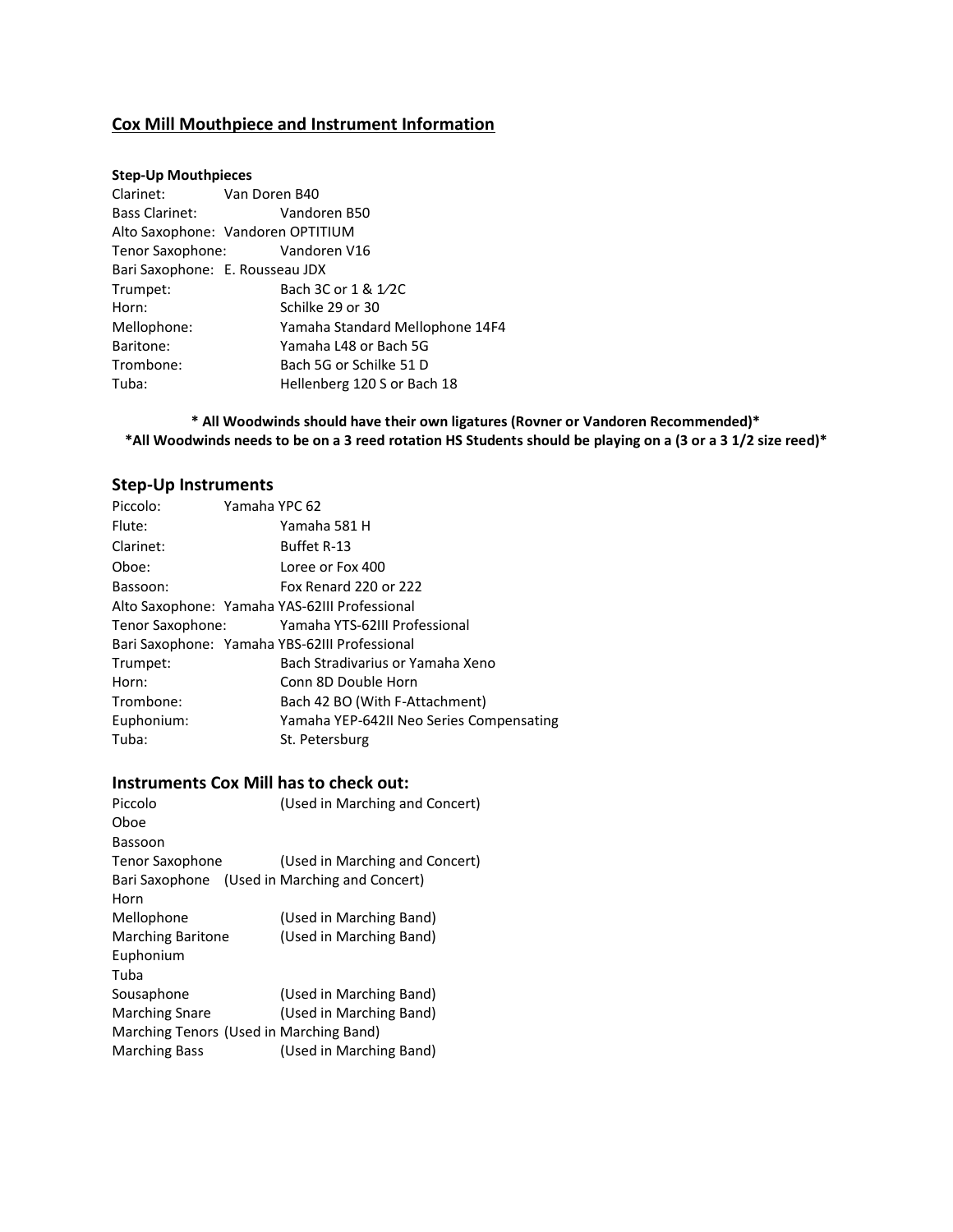#### **Communication**

The has multiple ways of communication. One great communicative tool is Social Media. The band will use the Facebook Page for any extra information you would like to know. It is also a great way to share videos and pictures of the students!

Remind 101 is a great tool that all students and parents should sign-up for. Remind 101 is a text message tool where the director can make a quick announcement. The director will use this for quick reminders and to let students know where a meeting spot is while on trips.

The end all be all for our band communication is the band website. The band website will be up to date more than any other way of communication. On the website you will be able to find forms, turn in forms, listen to recordings, find out news and updates, and most importantly……TO DOWNLOAD THE BAND CALENDAR!!!

You may contact the band director by sending an email to [director@chagerbands.org.](mailto:director@chagerbands.org) Or by calling the school at (704) 260-6617

# **Parents' Responsibility To The Band**

It is the responsibility of every parent and guardian to see that the policies outlined in the HANDBOOK are followed and that the form in the back is signed and returned. This states that you UNDERSTAND the policies as set within, and that any questions are to be directed to the band director by making an appointment. Each parent IS responsible for the attendance of his/her child at all band functions. It is the responsibility of each parent to see that their child practices his / her instrument daily. The hands of the directors are tied without the help of parents.

#### **How can you help?!**